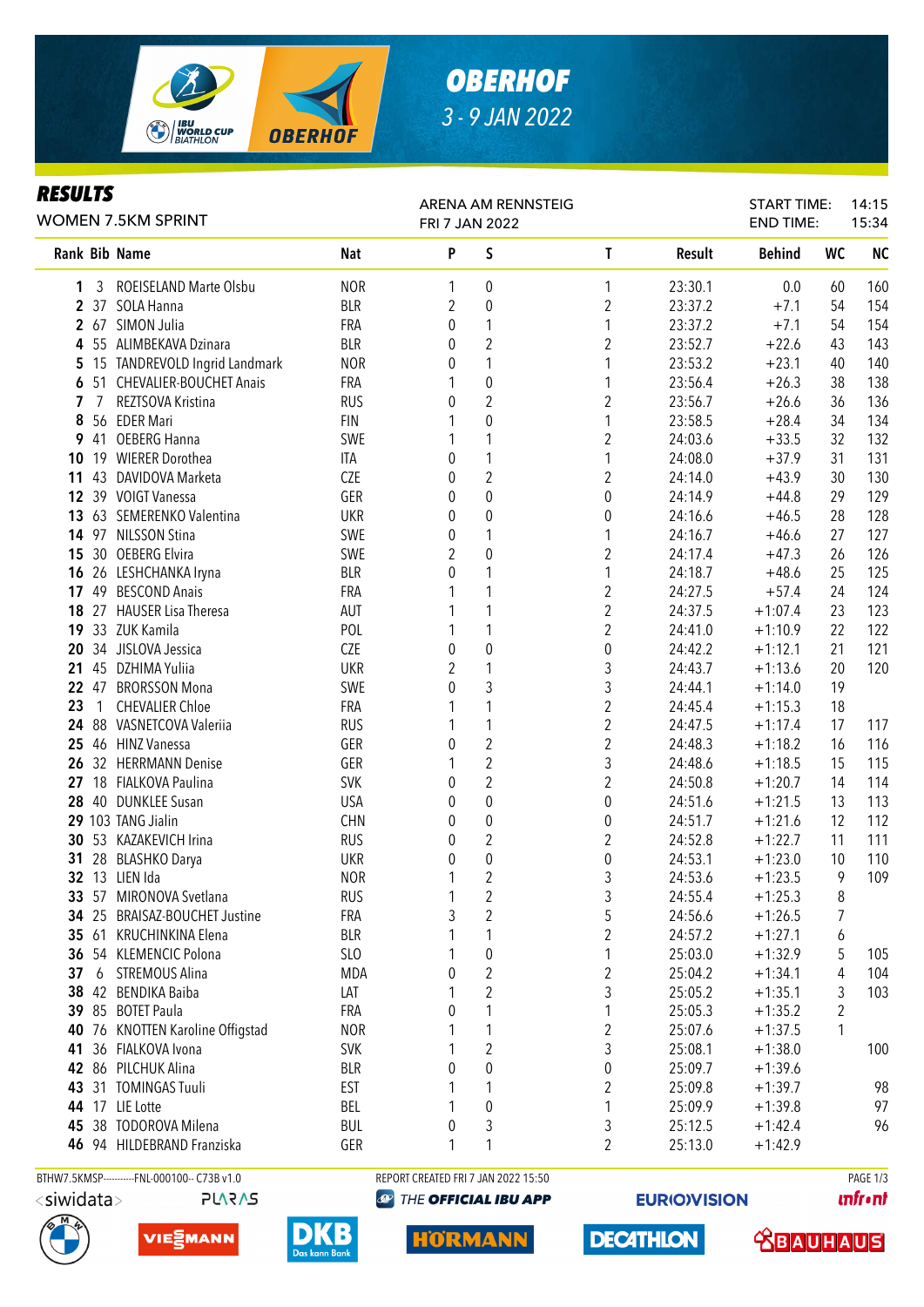

## *OBERHOF 3 - 9 JAN 2022*

### *RESULTS*

| KESULIS<br><b>WOMEN 7.5KM SPRINT</b> |              | ARENA AM RENNSTEIG<br>FRI 7 JAN 2022 |                 |                  |                  |  |                         | <b>START TIME:</b><br><b>END TIME:</b> |               | 14:15<br>15:34 |           |
|--------------------------------------|--------------|--------------------------------------|-----------------|------------------|------------------|--|-------------------------|----------------------------------------|---------------|----------------|-----------|
|                                      |              | Rank Bib Name                        | <b>Nat</b>      | P                | S                |  | T                       | Result                                 | <b>Behind</b> | WC             | <b>NC</b> |
| 47                                   | 8            | HOJNISZ-STAREGA Monika               | POL             | 2                | 1                |  | 3                       | 25:18.7                                | $+1:48.6$     |                | 94        |
| 48                                   |              | 14 BASERGA Amy                       | SUI             | 0                | $\boldsymbol{0}$ |  | 0                       | 25:19.8                                | $+1:49.7$     |                | 93        |
| 49                                   |              | 11 VITTOZZI Lisa                     | ITA             | 3                | 0                |  | 3                       | 25:20.8                                | $+1:50.7$     |                | 92        |
| 50                                   |              | 58 CHIRKOVA Elena                    | <b>ROU</b>      | 1                | $\boldsymbol{0}$ |  | 1                       | 25:21.4                                | $+1:51.3$     |                | 91        |
| 51                                   |              | 80 KLIMINA Darya                     | KAZ             | 0                | $\overline{2}$   |  | $\boldsymbol{2}$        | 25:22.3                                | $+1:52.2$     |                | 90        |
| 52                                   | 60           | <b>KINNUNEN Nastassia</b>            | <b>FIN</b>      | 1                | 2                |  | 3                       | 25:30.9                                | $+2:00.8$     |                | 89        |
| 53                                   |              | 59 PERSSON Linn                      | SWE             | 3                | 1                |  | 4                       | 25:32.9                                | $+2:02.8$     |                |           |
| 54                                   |              | 74 MENG Fangi                        | <b>CHN</b>      |                  | $\pmb{0}$        |  | 1                       | 25:33.7                                | $+2:03.6$     |                | 87        |
| 55                                   | 72           | PUSKARCIKOVA Eva                     | CZE             | $\overline{2}$   | $\boldsymbol{0}$ |  | 2                       | 25:34.2                                | $+2:04.1$     |                | 86        |
| 56                                   |              | 24 HETTICH Janina                    | GER             |                  | 3                |  | 4                       | 25:35.0                                | $+2:04.9$     |                |           |
| 57                                   | 9            | <b>MINKKINEN Suvi</b>                | <b>FIN</b>      | 1                | 1                |  | 2                       | 25:36.4                                | $+2:06.3$     |                | 84        |
| 58                                   |              | 23 AVVAKUMOVA Ekaterina              | KOR             | 0                | 1                |  | 1                       | 25:42.4                                | $+2:12.3$     |                | 83        |
| 59                                   |              | 78 CHU Yuanmeng                      | <b>CHN</b>      | 0                | $\sqrt{2}$       |  | $\overline{\mathbf{c}}$ | 25:42.6                                | $+2:12.5$     |                | 82        |
| 60                                   | 91           | <b>DICKSON Emily</b>                 | CAN             | $\boldsymbol{0}$ | $\mathbf{1}$     |  | 1                       | 25:47.1                                | $+2:17.0$     |                | 81        |
| 61                                   | 5            | MAGNUSSON Anna                       | SWE             | 1                | $\sqrt{2}$       |  | 3                       | 25:47.4                                | $+2:17.3$     |                |           |
| 62                                   |              | 52 KALKENBERG Emilie Aagheim         | <b>NOR</b>      | 1                | $\mathbf{1}$     |  | $\overline{\mathbf{c}}$ | 25:49.7                                | $+2:19.6$     |                |           |
| 63                                   | $\mathbf{2}$ | <b>INNERHOFER Katharina</b>          | AUT             | $\overline{2}$   | $\overline{2}$   |  | 4                       | 25:53.3                                | $+2:23.2$     |                | 78        |
| 64                                   | 75           | OJA Regina                           | EST             | 1                | $\sqrt{2}$       |  | 3                       | 25:55.7                                | $+2:25.6$     |                | 77        |
| 65                                   | 73           | REMENOVA Maria                       | <b>SVK</b>      | 0                | $\mathbf{1}$     |  | 1                       | 25:56.7                                | $+2:26.6$     |                | 76        |
| 66                                   |              | 83 MAEDA Sari                        | <b>JPN</b>      | 1                | $\overline{2}$   |  | 3                       | 25:57.1                                | $+2:27.0$     |                | 75        |
|                                      |              | 67 104 MEIER Lea                     | SUI             | 1                | $\mathbf{0}$     |  | 1                       | 25:58.6                                | $+2:28.5$     |                | 74        |
| 68                                   | 4            | KRUCHINKINA Irina                    | <b>BLR</b>      | 2                | 1                |  | 3                       | 25:59.3                                | $+2:29.2$     |                |           |
| 69                                   | 21           | <b>GASPARIN Aita</b>                 | SUI             | 1                | 1                |  | $\overline{2}$          | 26:02.6                                | $+2:32.5$     |                | 72        |
| 70                                   |              | 82 GASPARIN Elisa                    | SUI             | $\theta$         | 3                |  | 3                       | 26:05.3                                | $+2:35.2$     |                |           |
| 71                                   |              | 81 SCHWAIGER Julia                   | AUT             | 1                | 1                |  | $\overline{2}$          | 26:12.7                                | $+2:42.6$     |                | 70        |
|                                      |              | 72 50 TACHIZAKI Fuyuko               | <b>JPN</b>      | 0                | 1                |  | 1                       | 26:13.6                                | $+2:43.5$     |                | 69        |
|                                      |              | 73 44 SANFILIPPO Federica            | ITA             | 3                | 1                |  | 4                       | 26:15.7                                | $+2:45.6$     |                | 68        |
|                                      |              | <b>74 93 ZORC Kaja</b>               | SLO             |                  | 1                |  | 2                       | 26:16.7                                | $+2:46.6$     |                | 67        |
|                                      |              | 75 87 JANKA Erika                    | <b>FIN</b>      |                  | 1                |  | $\overline{2}$          | 26:17.3                                | $+2:47.2$     |                |           |
| 76                                   | 20           | CHARVATOVA Lucie                     | CZE             | 1                | 3                |  | 4                       | 26:18.2                                | $+2:48.1$     |                |           |
| 77                                   |              | 95 KADEVA Daniela                    | <b>BUL</b>      | 1                | $\pmb{0}$        |  | 1                       | 26:23.6                                | $+2:53.5$     |                | 64        |
|                                      |              | 78 102 ERDAL Karoline                | <b>NOR</b>      | 3                | 1                |  | 4                       | 26:25.8                                | $+2:55.7$     |                |           |
|                                      |              | 79 99 LEHTLA Kadri                   | EST             | 1                | 0                |  | 1                       | 26:32.2                                | $+3:02.1$     |                | 62        |
| 80                                   |              | 29 GASPARIN Selina                   | SUI             |                  | 4                |  | 5                       | 26:44.9                                | $+3:14.8$     |                |           |
|                                      |              | 81 35 GHILENKO Alla                  | MDA             |                  | $\boldsymbol{0}$ |  | 1                       | 26:48.6                                | $+3:18.5$     |                | 59        |
|                                      |              | 82 22 NIGMATULLINA Uliana            | <b>RUS</b>      | 2                | 1                |  | 3                       | 26:50.8                                | $+3:20.7$     |                |           |
|                                      |              | 83 77 COMOLA Samuela                 | ITA             | $\overline{2}$   | $\overline{c}$   |  | 4                       | 26:53.2                                | $+3:23.1$     |                |           |
|                                      |              | 84 12 VISHNEVSKAYA-SHEPORENKO Galina | KAZ             | $\overline{2}$   |                  |  | 3                       | 26:56.4                                | $+3:26.3$     |                | 53        |
| 85                                   |              | 16 BEKH Ekaterina                    | <b>UKR</b>      |                  | 3                |  | 4                       | 27:03.8                                | $+3:33.7$     |                |           |
|                                      |              | 86 69 SHEVCHENKO Anastasiia          | <b>RUS</b>      |                  | $\overline{2}$   |  | 3                       | 27:04.0                                | $+3:33.9$     |                |           |
| 87                                   |              | 92 ABRAMOVA Olga                     | <b>UKR</b>      |                  | 3                |  | 4                       | 27:11.9                                | $+3:41.8$     |                |           |
|                                      |              | 88 64 BULINA Sanita                  | LAT             | 2                | 3                |  | 5                       | 27:13.3                                | $+3:43.2$     |                | 45        |
|                                      |              | 89 70 VINDISAR Nika                  | SL <sub>0</sub> |                  | $\overline{c}$   |  | 3                       | 27:14.1                                | $+3:44.0$     |                | 43        |
|                                      |              | 90 48 RIEDER Christina               | AUT             |                  | 1                |  | $\overline{\mathbf{c}}$ | 27:17.8                                | $+3:47.7$     |                |           |
|                                      |              | 91 79 PEIFFER Benita                 | CAN             | 1                | 1                |  | $\overline{\mathbf{c}}$ | 27:18.0                                | $+3:47.9$     |                | 39        |
|                                      |              | 92 89 MEZDREA Andreea                | <b>ROU</b>      | 0                | 1                |  | 1                       | 27:19.6                                | $+3:49.5$     |                | 37        |
|                                      |              |                                      |                 |                  |                  |  |                         |                                        |               |                |           |

**PLARAS** 







BTHW7.5KMSP----------FNL-000100-- C73B v1.0 REPORT CREATED FRI 7 JAN 2022 15:50 PAGE 2/3 **@ THE OFFICIAL IBU APP** 

**HORMANN** 

**EURIO)VISION** 

**DECATHLON** 

**unfront** 

 **<u>CBAUHAUS</u>**